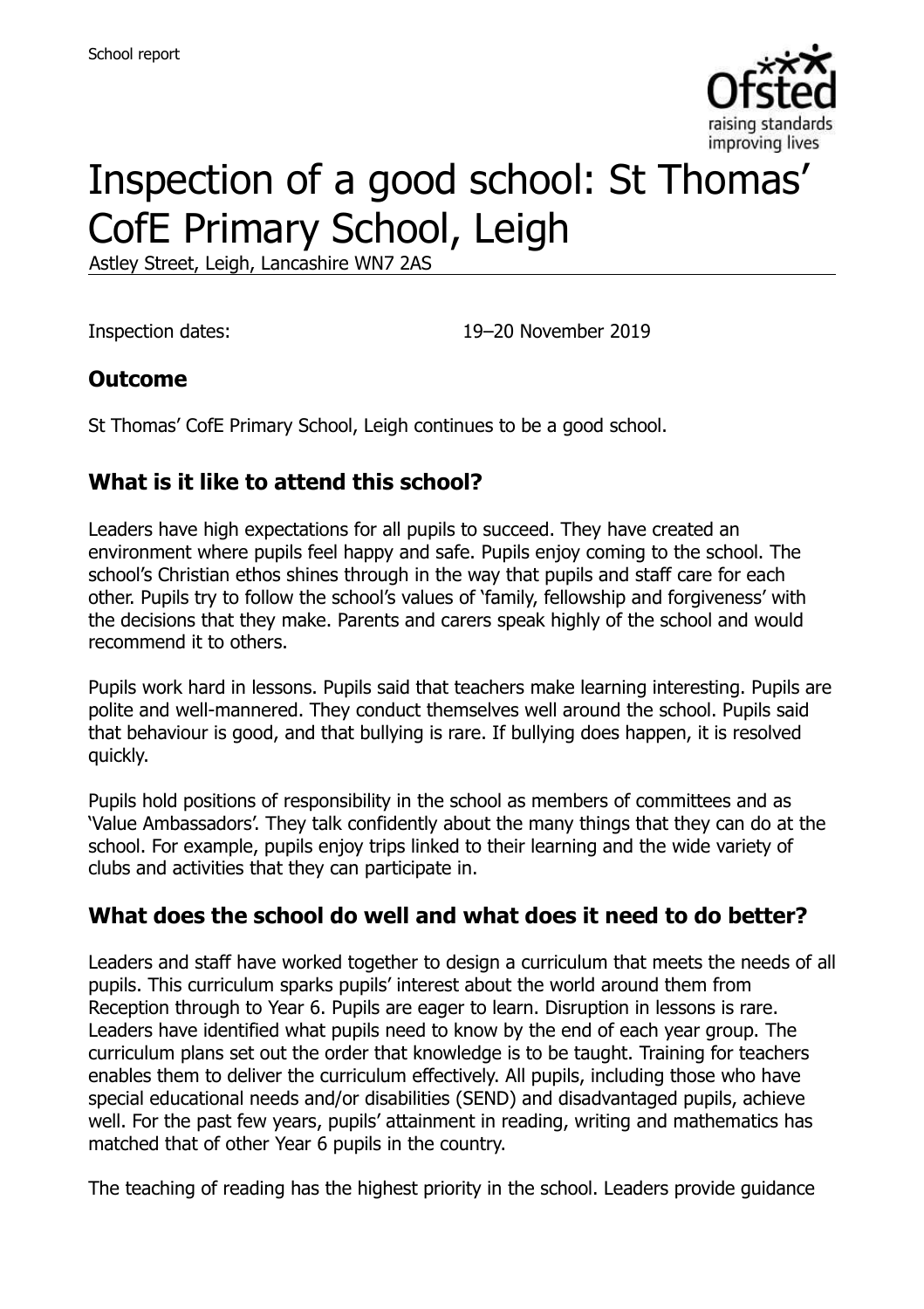

for parents so that they know how to help their children when reading with them at home. Children begin to learn phonics as soon as they join the school in Reception. The books they read match the sounds that they are learning. Pupils who fall behind are given the help that they need to catch up. Almost all pupils reach the expected standard in the Year 1 phonics screening check. They read with fluency and understanding.

Pupils' increasing vocabulary enables them to access a range of books that support their learning in a broad range of subjects. Leaders foster a love of reading. Pupils in Year 6 talked with enthusiasm about their favourite authors and the wide selection of books in the school library. They especially enjoy the chance to read and relax, sometimes with a cup of hot chocolate. They are looking forward to the visit from a children's author.

Pupils' learning in writing builds on their knowledge and understanding of vocabulary, grammar and punctuation each year. Pupils use their knowledge well when writing in different styles and for different purposes. For example, in Reception, children used their phonic knowledge to write a list of the ingredients in the vegetable soup that they made. Older pupils wrote good-quality persuasive letters to local residents explaining the importance of recycling.

In most subjects, teachers check what pupils know and remember. Teachers' planning builds on pupils' prior knowledge. For example, in history, pupils in Year 3 explained how they used their skills to research the evidence left behind by Stone-Age people to understand what life was like in ancient Britain. Pupils in Year 5 talked confidently about how the history they learned in Year 2 helped them to understand what living conditions were like in London in the past, to help them understand more about their current studies on Tudor monarchs. However, the way teachers check what pupils know and remember is not fully embedded in all subjects.

Pupils' personal development is a strength of the school. Leaders provide a breadth of experiences and opportunities for pupils. There are a range of clubs at lunchtime and after school, including 'sit and knit', choir and cookery. Pupils also enjoy the many sports clubs that they can join. Staff plan trips and visits to enhance pupils' learning, including to places of worship and field trips when studying habitats in science.

Governors are proud to be part of this happy school. They use their experience, knowledge and skills well to support staff. They hold leaders to account to ensure that the good quality of education is maintained for all pupils, including pupils with SEND.

#### **Safeguarding**

The arrangements for safeguarding are effective.

Checks are in place to ensure that adults in the school are suitable to work with pupils. Detailed records relating to safeguarding are well maintained. Staff are vigilant. The training that they receive enables them to recognise the signs of potential risk. They understand the procedures to follow should they have concerns. Leaders work together with other agencies to ensure that vulnerable pupils and their families get the timely support they need. Leaders ensure that pupils are taught how to keep themselves safe in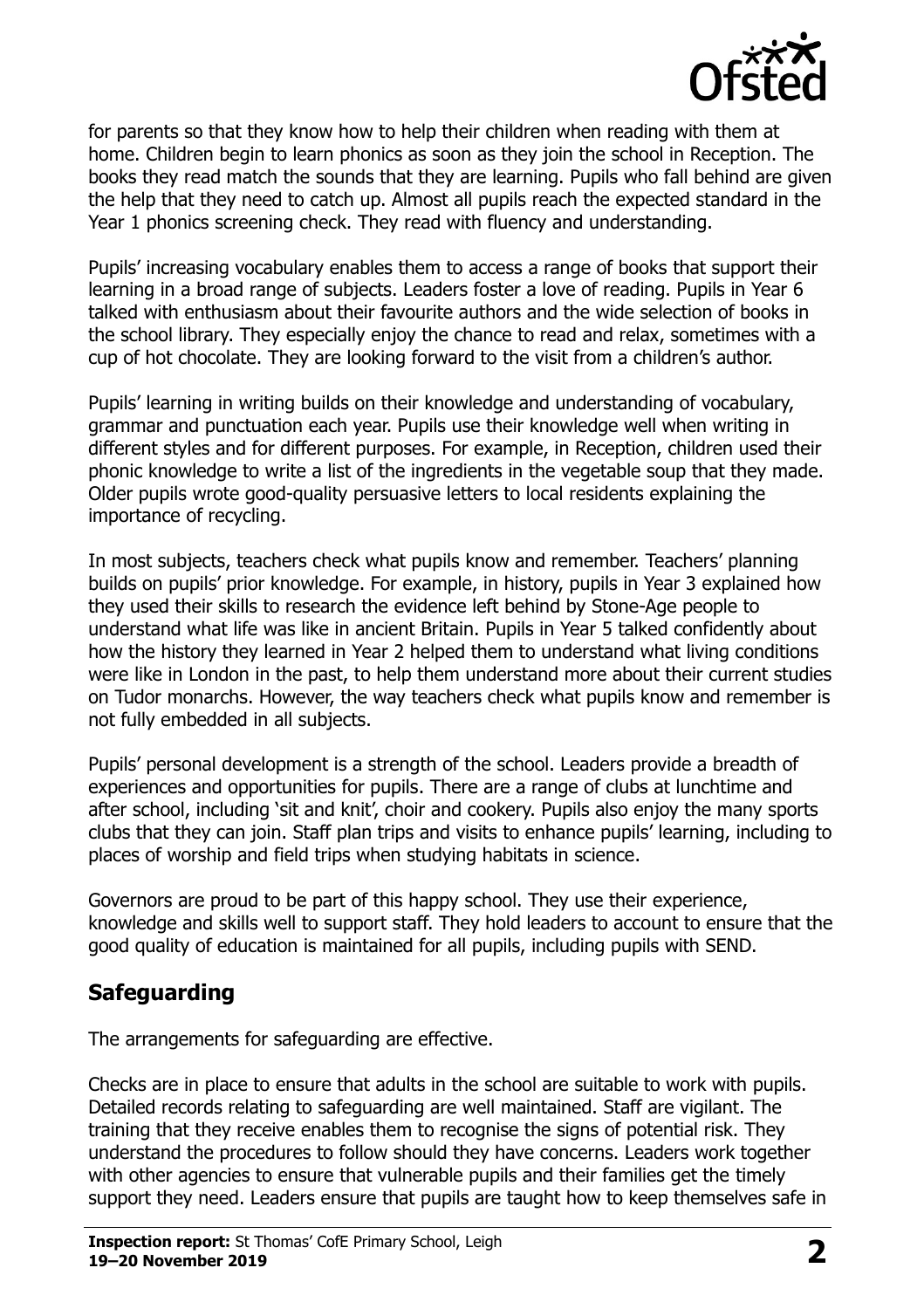

a variety of situations, including when they are using the internet and social media.

# **What does the school need to do to improve?**

# **(Information for the school and appropriate authority)**

■ In some subjects, teachers do not check what children know and remember. As a result, teachers' planning does not identify what pupils need to learn next. Leaders need to ensure that teachers take greater account of what pupils already know when planning learning, so that pupils can know more and remember more.

# **Background**

When we have judged a school to be good we will then normally go into the school about once every four years to confirm that the school remains good. This is called a section 8 inspection of a good school or non-exempt outstanding school. We do not give graded judgements on a section 8 inspection. However, if we find some evidence that the school could now be better than good or that standards may be declining, then the next inspection will be a section 5 inspection. Usually this is within one to two years of the date of the section 8 inspection. If we have serious concerns about safeguarding, behaviour or the quality of education, we will convert the section 8 inspection to a section 5 inspection immediately.

This is the first section 8 inspection since we judged St Thomas' CofE Primary School, Leigh to be good in June 2015.

#### **How can I feed back my views?**

You can use [Ofsted Parent View](https://parentview.ofsted.gov.uk/) to give Ofsted your opinion on your child's school, or to find out what other parents and carers think. We use Ofsted Parent View information when deciding which schools to inspect, when to inspect them and as part of their inspection.

The Department for Education has further quidance on how to complain about a school.

If you are not happy with the inspection or the report, you can [complain to Ofsted.](https://www.gov.uk/complain-ofsted-report)

# **Further information**

You can search for [published performance information](http://www.compare-school-performance.service.gov.uk/) about the school.

In the report, '[disadvantaged pupils](http://www.gov.uk/guidance/pupil-premium-information-for-schools-and-alternative-provision-settings)' refers to those pupils who attract government pupil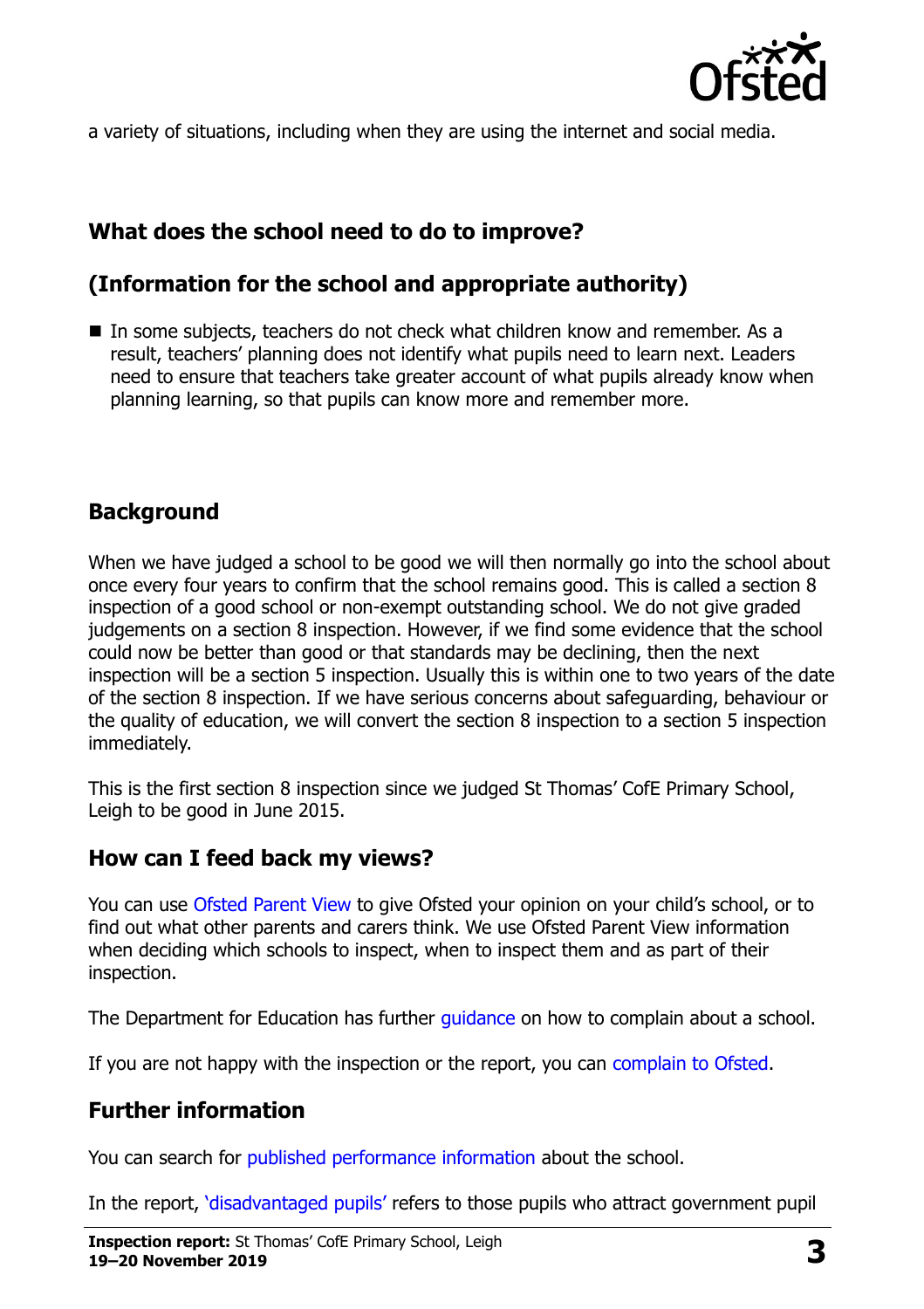

premium funding: pupils claiming free school meals at any point in the last six years and pupils in care or who left care through adoption or another formal route.

#### **School details**

| Unique reference number             | 106448                                    |
|-------------------------------------|-------------------------------------------|
| <b>Local authority</b>              | Wigan                                     |
| <b>Inspection number</b>            | 10087751                                  |
| <b>Type of school</b>               | Primary                                   |
| <b>School category</b>              | Voluntary aided                           |
| Age range of pupils                 | 4 to 11                                   |
| <b>Gender of pupils</b>             | Mixed                                     |
| Number of pupils on the school roll | 408                                       |
| <b>Appropriate authority</b>        | The governing body                        |
| <b>Chair of governing body</b>      | Vikki Semple                              |
| <b>Headteacher</b>                  | James Marsh                               |
| Website                             | http://www.leighsaintthomas.wigan.sch.uk/ |
| Date of previous inspection         | $16-17$ June                              |

# **Information about this school**

- The headteacher has been appointed since the previous inspection.
- The school had its most recent section 48 inspection, undertaken by the Diocese of Manchester, in 2018.

# **Information about this inspection**

- During the inspection, I spoke with pupils about their work and school life. I spoke with the chair of governors, three members of the governing body, the headteacher, subject leaders and members of staff. I also spoke with a representative from the local authority by telephone.
- I considered the 20 responses to Parent View, Ofsted's online questionnaire, and the 36 responses from the online staff survey. There were also 65 responses to the pupils' survey.
- During the inspection, I reviewed a range of documentation including curriculum plans and plans for further school improvement. I also scrutinised a range of documentation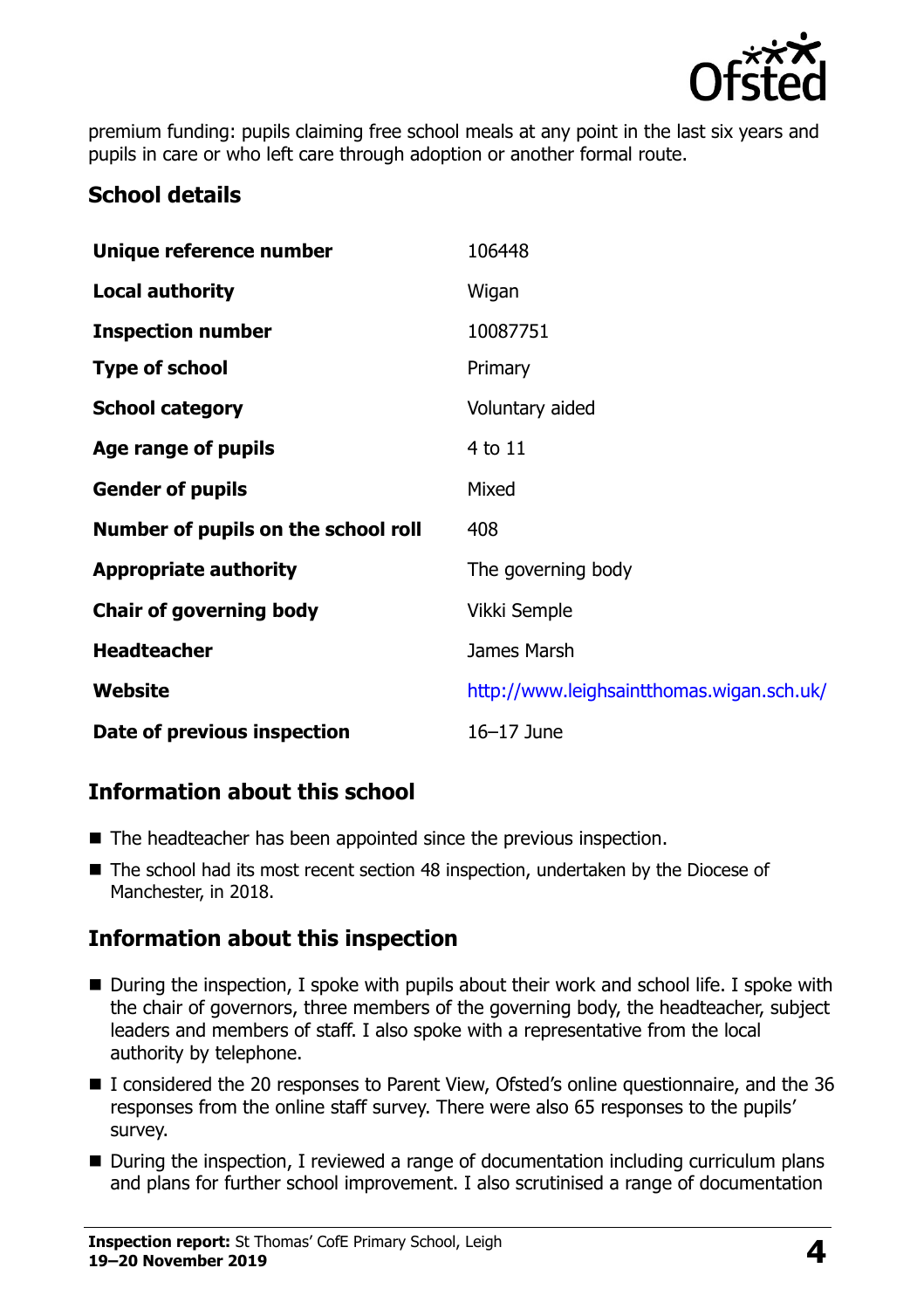

relating to safeguarding.

■ I considered some subjects in greater detail. These were reading, writing and history. I held discussions with subject leaders, visited lessons, reviewed pupils' work, talked with teachers and talked with pupils about their learning. I also listened to pupils read.

#### **Inspection team**

Amanda Stringer, lead inspector Her Majesty's Inspector